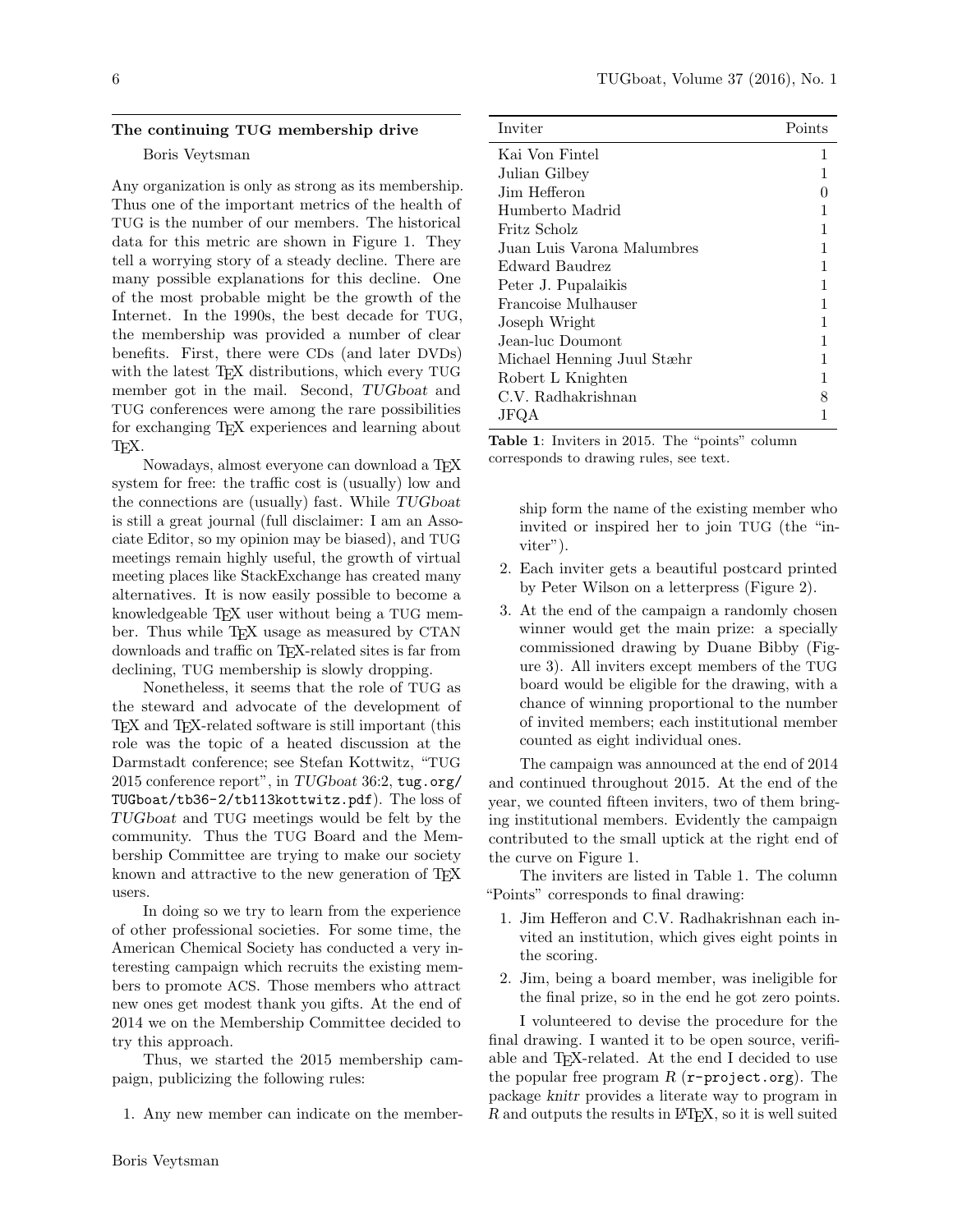

Year

Figure 1: TUG membership at the end of a calendar year (I am grateful to Karl Berry and Robin Laakso for the data for this figure). The dotted line is the predicted membership without invited members.

for the task (I reviewed a book about the package in TUGboat 35:1, 2014, tug.org/books/reviews/ tb109reviews-xie.html).  $R$  has a handy function sample which does weighted random sampling from a given list of entries. The only remaining problem was verifiability. To achieve it we need to explicitly set the seed of the random number generator. Using the current version of T<sub>E</sub>X (from the current T<sub>E</sub>X Live) written as an integer seemed a good idea.

The full program in  $R$  for the random drawing and its result are shown below:

```
inviters <-
  c('Kai Von Fintel',
    'Julian Gilbey',
    'Jim Hefferon',
```

```
'Humberto Madrid',
    'Fritz Scholz',
    'Juan Luis Varona Malumbres',
    'Edward Baudrez',
    'Peter J. Pupalaikis',
    'Francoise Mulhauser',
    'Joseph Wright',
    'Jean-luc Doumont',
    'Michael Henning Juul St\\ae hr',
    'Robert L Knighten',
    'C.V. Radhakrishnan',
    'JFQA'
    )
weights <- c(1, 1, 0, 1, 1, 1, 1, 1,
             1, 1, 1, 1, 1, 8, 1)
```